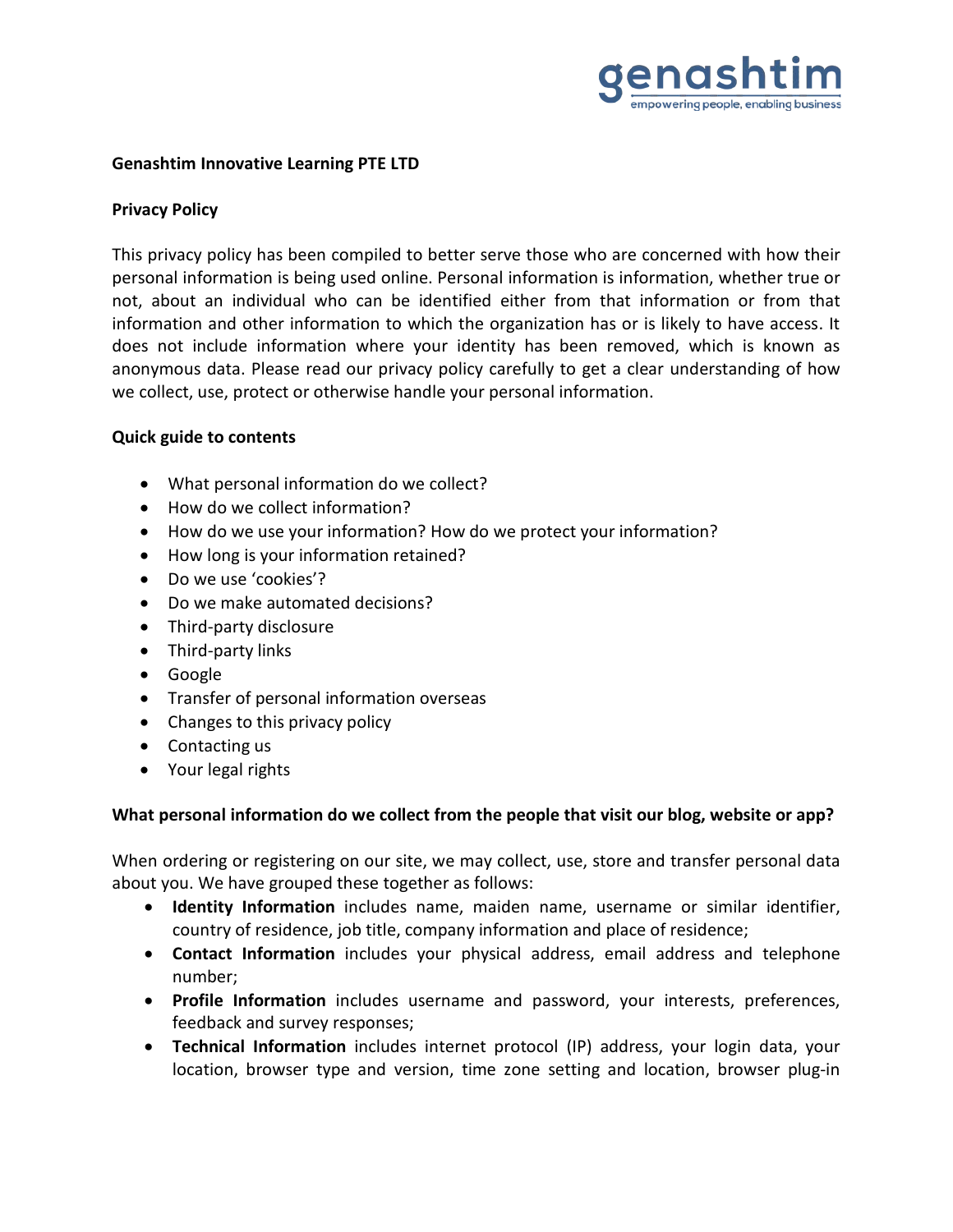

types and versions, operating system, platform and traffic data relating to services provided by us and used by you;

- **Usage Information** includes information about how you use our websites, platforms and services. It might also include a note or recording of support calls you make to us, live chats or similar interactions; and
- **Marketing and Communications Information** includes your preferences in receiving marketing materials from us and our third parties and your communications preferences.

We do not collect any **Special Categories of Personal Data** about you (this includes details about your race or ethnicity, religious or philosophical beliefs, sex life, sexual orientation, political opinions, trade union membership, information about your health and genetic and biometric data), nor do we collect any information about criminal convictions and offences.

## **How do we collect information?**

We collect personal data as follows:

- **Direct Interactions.** You may give us your Identity and Contact Information by filling out a form or enter information on our website, for example when you register, subscribe or sign up to our promotions. This includes personal data you provide when you do any of the following:
	- o create an account on our website;
	- o use our website;
	- o subscribe to our newsletters or alerts;
	- o request marketing materials to be sent to you;
	- o enter a prize, competition, promotion or survey, or participate in an event or other marketing campaign organized by us; or
	- o contact us for example, if you get in touch to give us some feedback.
- **Automated technologies or interactions.** As you interact with our website, we may automatically collect Technical Information about your equipment, browsing actions, patterns and other interactions.

We may also receive personal data about you from various third parties and public sources as follows:

- LinkedIn
- Facebook
- Instagram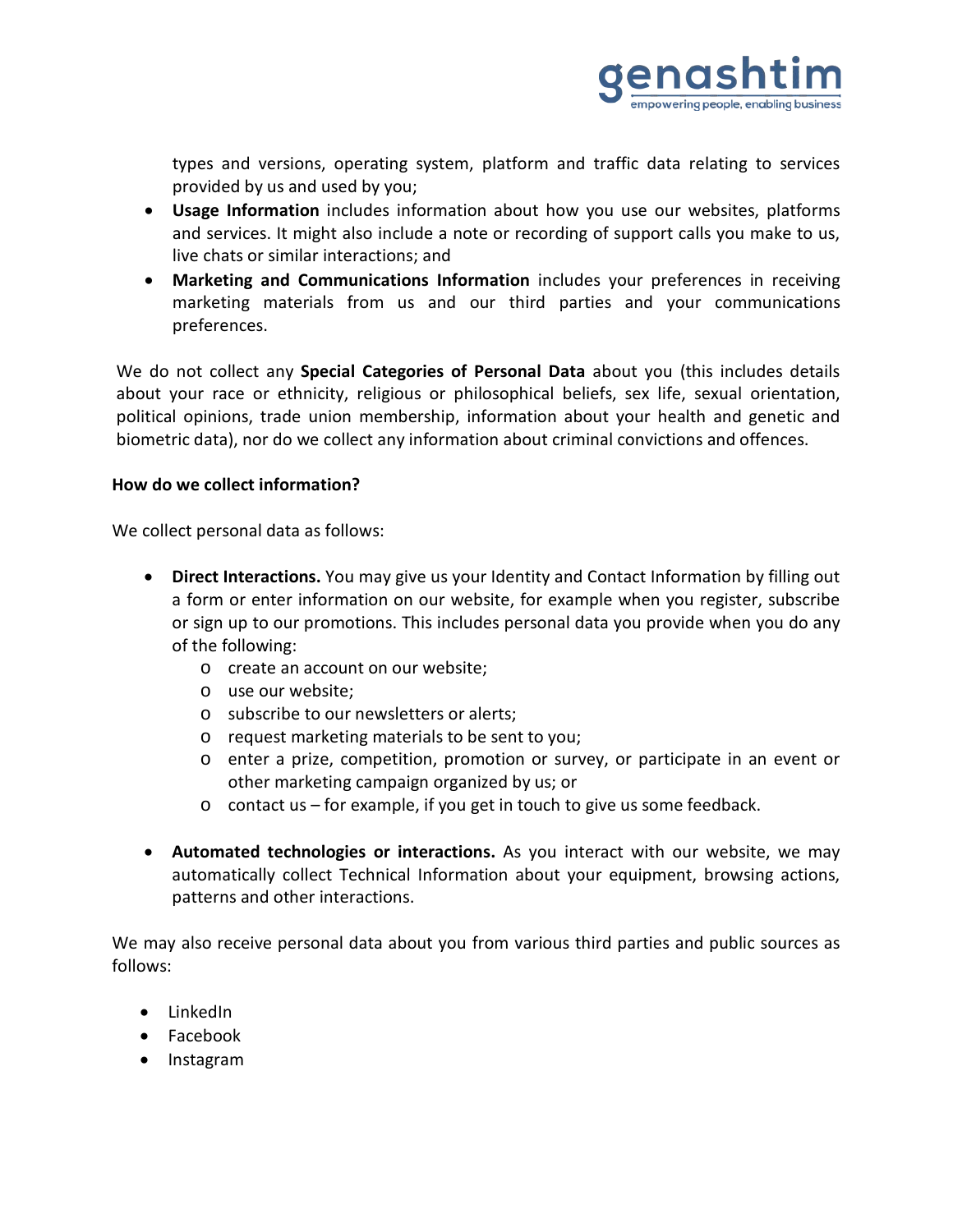

#### **How do we use your information?**

We may use the information we collect from you when you register, make a purchase, sign up for our newsletter, respond to a survey or marketing communication, surf the website, or use certain other site features in the following ways:

- to administer, operate, maintain and protect our business and website (including troubleshooting, data analysis, testing, system maintenance, support, reporting and hosting of data);
- to personalize your experience and to allow us to deliver the type of content and product offerings in which you are most interested;
- to improve our website in order to better serve you; and
- for promotional purposes including sending you newsletters, marketing materials and special offers.

The legal basis for the processing of your personal information is that it is necessary for the performance of a contract with you, where it is necessary for our legitimate interests and your interests and fundamental rights do not override those interests, where we need to comply with a legal or regulatory obligation or where we obtain your consent to the processing of your personal information.

# **Change of purpose**

We will only use your personal information for the purposes for which we collected it, unless we reasonably consider that we need to use it for another reason and that reason Is compatible with the original purposes. If you wish to get an explanation as to how the processing for the new purpose is compatible with the original purpose, please contact us at [singapore@genashtim.com.](mailto:singapore@genashtim.com) If we need to use your personal information for an unrelated purpose, we will notify you and we will explain the legal basis which allows us to do so.

#### **How do we protect your information?**

- We do not use vulnerability scanning and/or scanning to PCI standards.
- An external PCI compliant payment gateway handles all CC transactions.
- We use regular Malware Scanning.

Your personal information is contained behind secured networks and is only accessible by a limited number of persons who have special access rights to such systems, and are required to keep the information confidential. In addition, all sensitive/credit information you supply is encrypted via Secure Socket Layer (SSL) technology.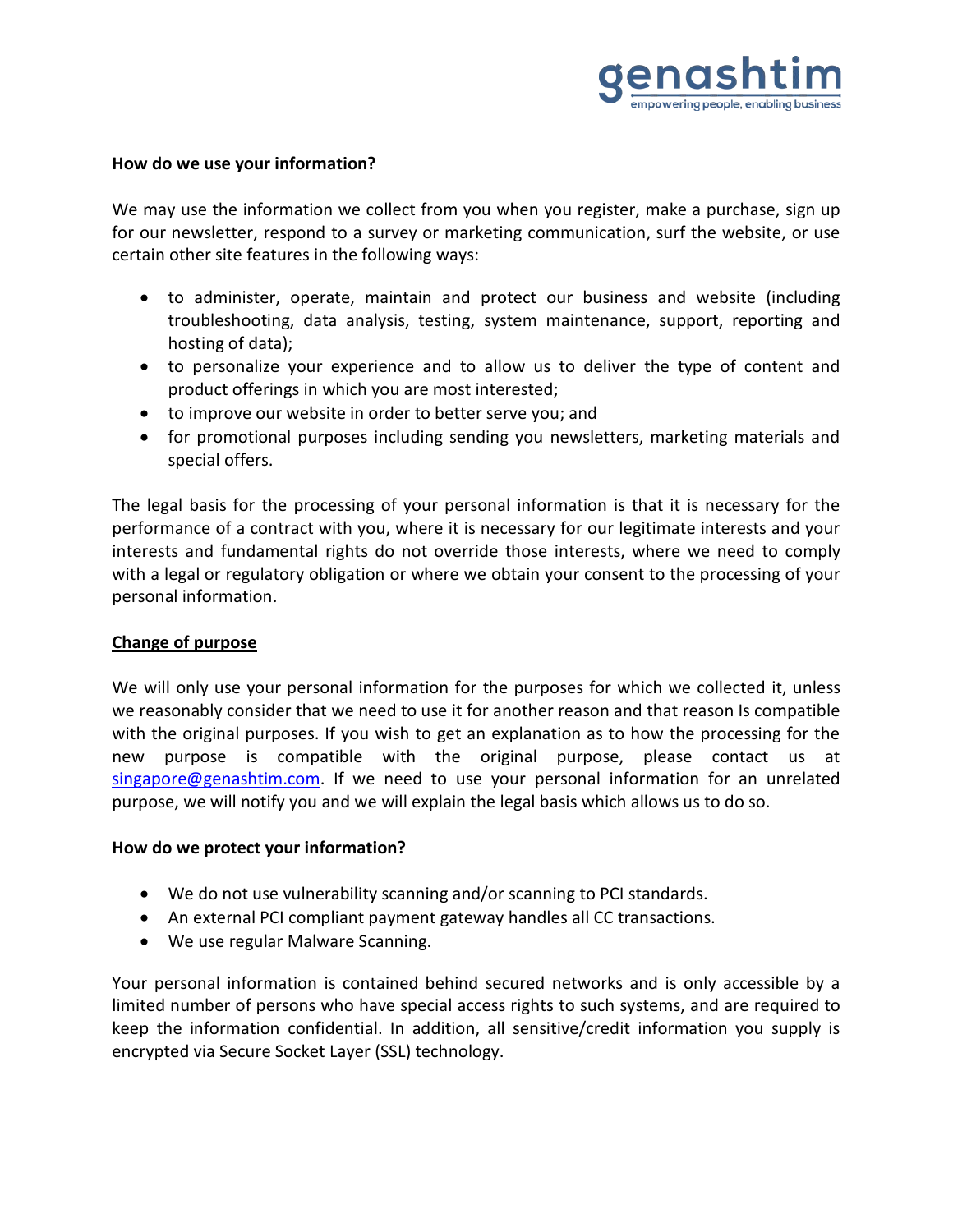

We implement a variety of security measures when a user enters, submits, or accesses their information to maintain the safety of your personal information.

All transactions are processed through a gateway provider and are not stored or processed on our servers.

## **How long is your information retained?**

We will only hold your information for as long as is necessary for the purposes described in this Privacy Policy or in our terms and conditions, or for legal or business purposes. However, please be advised that we may retain some of your information after you cease to use our services, for instance if this is necessary to meet our legal obligations, such as retaining the information for tax and accounting purposes.

When determining the relevant retention periods, we will take into account factors including:

- (a) our contractual obligations and rights in relation to the information involved;
- (b) legal obligation(s) under applicable law to retain data for a certain period of time;
- (c) our legitimate interest where we have carried out a balancing test;
- (d) statute of limitations under applicable law(s);
- (e) potential or actual disputes;
- (f) if you have made a request to have your information deleted; and
- (g) guidelines issued by the relevant data protection authorities.

In some circumstances we may anonymize your personal data (so that it can no longer be associated with you) for research or statistical purposes, in which case we may use this information indefinitely without further notice to you.

# **Do we use 'cookies'?**

We do not use cookies for tracking purposes.

You can choose to have your computer warn you each time a cookie is being sent, or you can choose to turn off all cookies. You do this through your browser settings. Since browser is a little different, look at your browser's Help Menu to learn the correct way to modify your cookies.

If you turn cookies off, some of the features that make your site experience more efficient may not function properly that make your site experience more efficient and may not function properly.

#### **Do we make automated decisions?**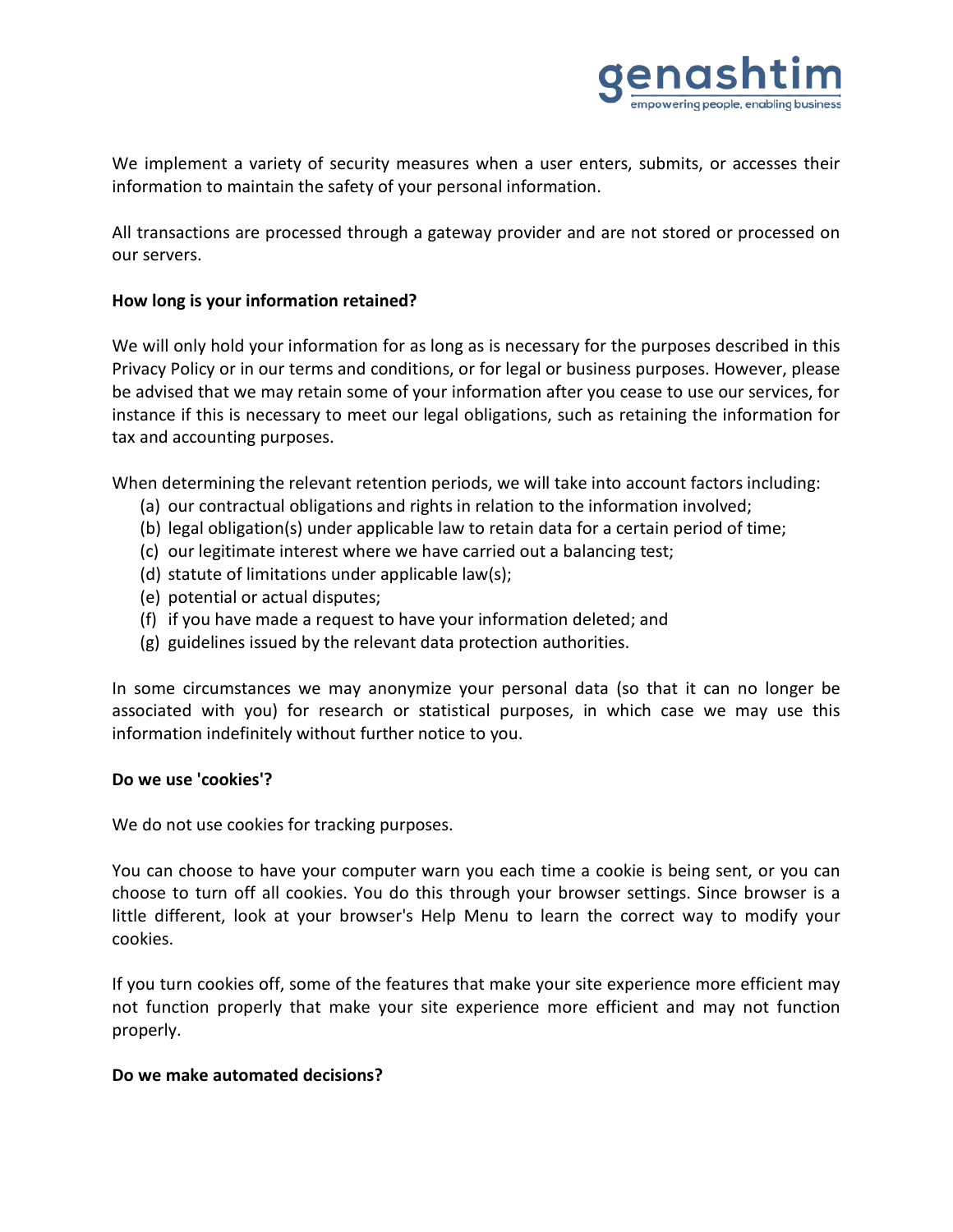

We do not envisage that any decisions will be made about you using automated means. However, we will notify you if this position changes.

### **Third-party disclosure**

We do not sell, trade, or otherwise transfer to outside parties your personal information.

#### **Third-party links**

Occasionally, at our discretion, we may include or offer third-party products or services on our website. These third-party sites have separate and independent privacy policies. We therefore have no responsibility or liability for the content and activities of these linked sites. Nonetheless, we seek to protect the integrity of our site and welcome any feedback about these sites.

## **Google**

Google's advertising requirements can be summed up by Google's Advertising Principles. They are put in place to provide a positive experience for users.

### <https://support.google.com/adwordspolicy/answer/1316548?hl=en>

We have not enabled Google AdSense on our site but we may do so in the future.

If at any time you would like to unsubscribe from receiving future emails, you can email us at singapore@genashtim.com and we will promptly remove you from ALL correspondence.

# **Transfer of personal information overseas (e.g. from within the EEA to outside the EEA)?**

When our partners who help us in the administration or operation of our organization are based in other locations, your information may be transferred outside of your country. When your personal data is transferred from within the EEA to outside the EEA, we will always ensure that there is a proper legal agreement or other legal basis that covers the data transfer. When we send your information from a country (not in the EEA) to outside of that country, we will make sure that your information is protected to at least the same standard as that which is required in the originating country, and will work with any such third parties to make sure that they have reasonable security arrangements in place. We may also transfer your information outside of your country in relation to business opportunities but we would only do this with your consent.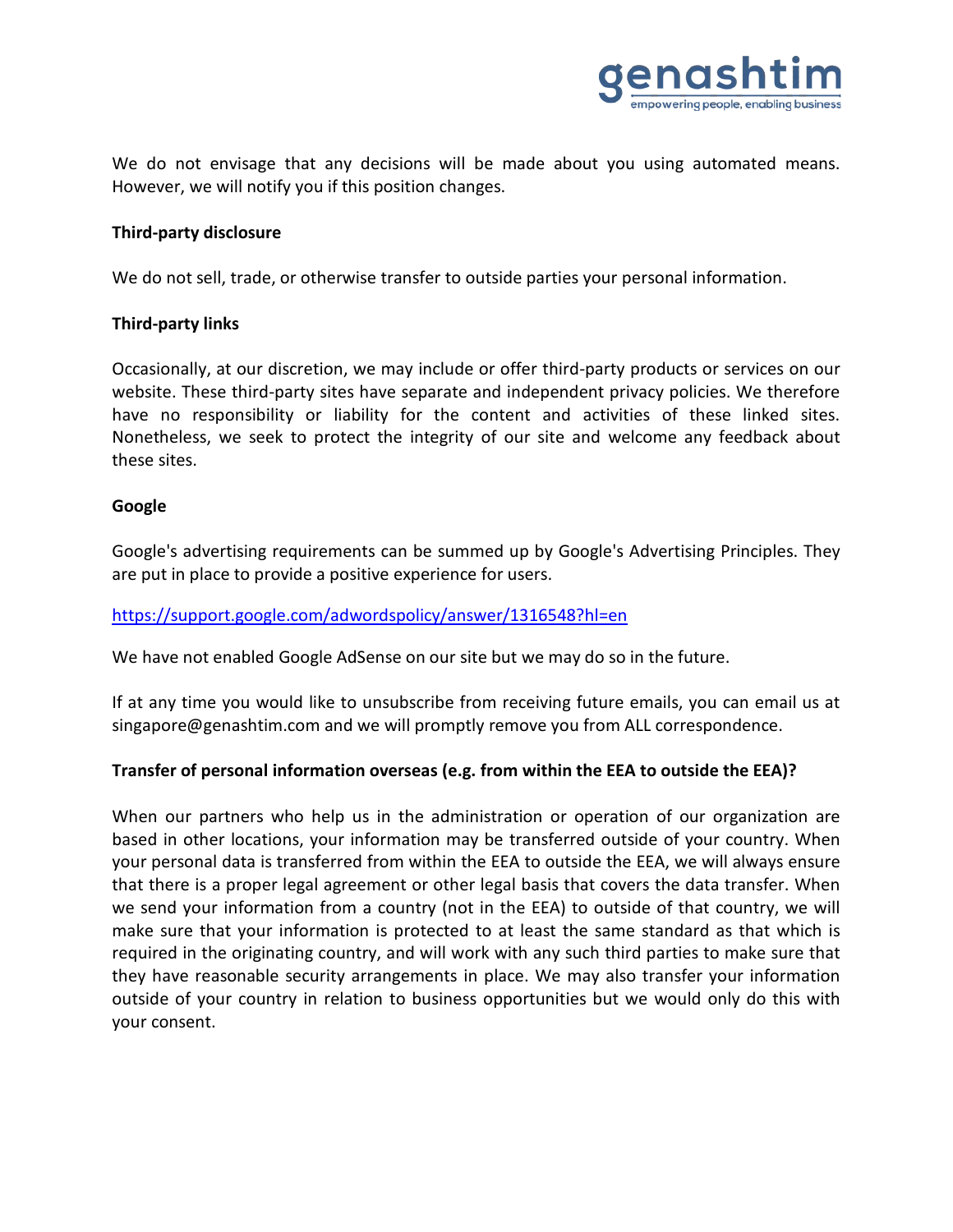

## **Changes to this Privacy Policy**

We may change this Privacy Policy from time to time, to reflect changes at Genashtim, or for legal or regulatory reasons. Unless we are unable to do so, we will give you reasonable notice of any changes to this Privacy Policy, which may be by notifying you via email and/or by posting an updated version on our website.

#### **Contacting Us**

If you would like a copy of some or all of the information we hold about you, please contact us at [singapore@genashtim.com.](mailto:singapore@genashtim.com)

We want to make sure that your information is accurate and up-to-date. You may ask us to correct or remove information you think is inaccurate by contacting us at [singapore@genashtim.com.](mailto:singapore@genashtim.com)

If there are any other questions regarding this privacy policy, you may contact us using the information below.

**Genashtim Innovative Learning Pte Ltd** 1 Coleman Street #10-10 The Adelphi Singapore, 179803 Email: [singapore@genashtim.com](mailto:singapore@genashtim.com)

# **Your Legal Rights**

You have various rights in relation to your personal information, including your right to:

- (a) request access to your personal information about you and to request the correction of any error in relation to your personal information or to object to the processing of your personal information;
- (b) obtain information about the use of your personal information, including: (i) the purposes for which your personal information is being used; (ii) the categories of your personal information being used; (iii) to whom your personal data has been or will be disclosed; (iv) where possible, the period for which your information will be obtained; (v) your right to require rectification or erasure of your personal information or restrict or object to its use; (vi) your right to lodge a complaint with the applicable supervisory authority; and (vii) whether your information is subject to any automated decisionmaking, including profiling;
- (c) have your personal information erased in certain situations, including where: (i) your personal information is no longer needed to be processed for the purposes for which it